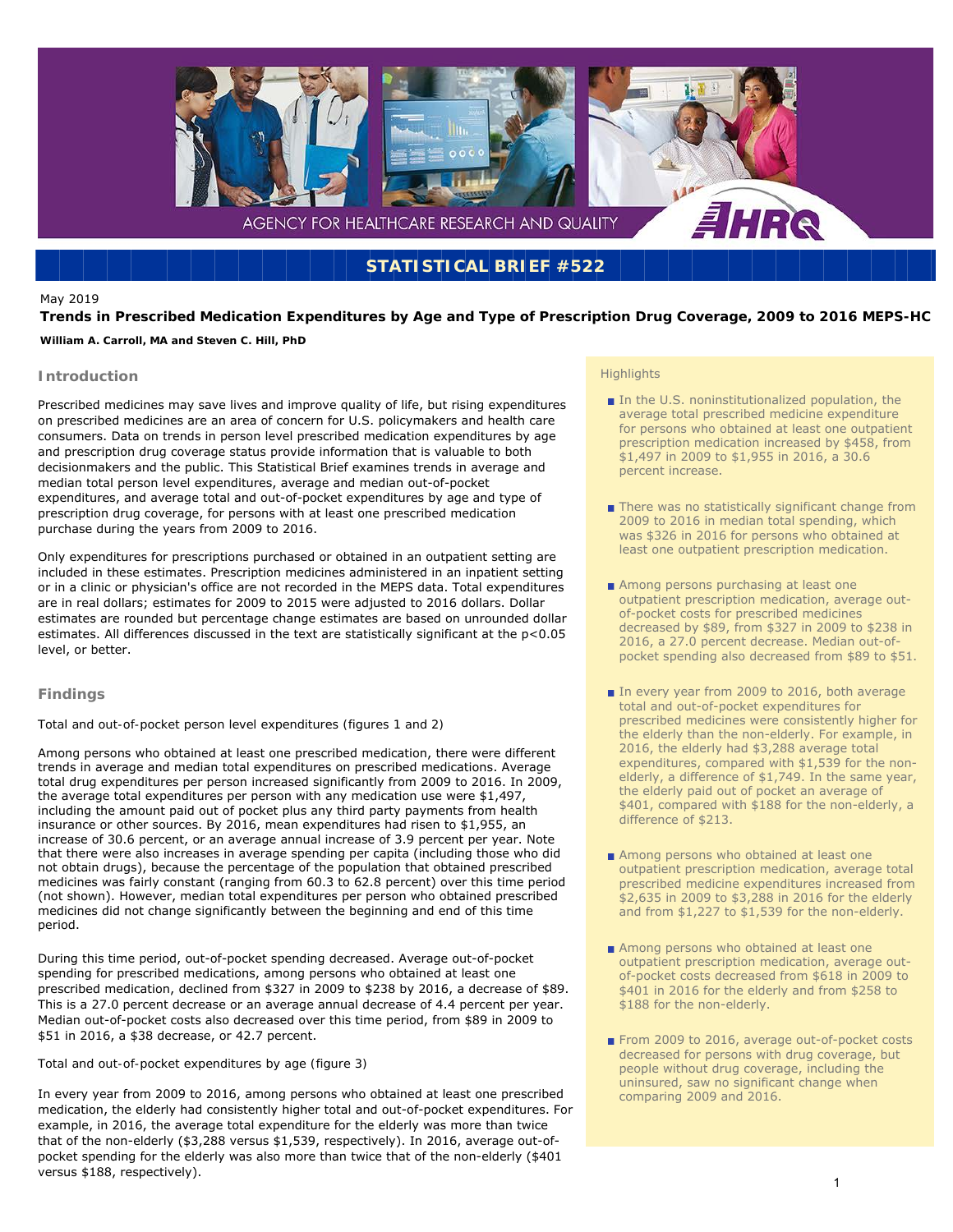Average total expenditures for prescribed medications increased for both the elderly and non-elderly from 2009 to 2016. In 2009, the average total expenditure for the elderly was \$2,635 and rose to \$3,288 by 2016, an increase of \$653 or 24.8 percent. The non-elderly had an average total expenditure of \$1,227 in 2009 and \$1,539 by 2016, an increase of \$312 or 25.4 percent. The rates of increase were not statistically different for the two groups. Among persons who obtained at least one prescribed medication, the overall increase in the average expenditures, 30.6 percent, is higher than the increases for the subgroups, because the elderly, who had higher spending, grew from 19.2 percent of the total population in 2009 to 23.8 percent in 2016.

Average out-of-pocket costs decreased for both the elderly and non-elderly from 2009 to 2016. The elderly had a decrease of \$217, or 35.1 percent, from \$618 in 2009 to \$401 in 2016 while the non-elderly had a decrease of \$70, or 27.1 percent, from \$258 in 2009 to \$188 in 2016.

#### *Average out-of-pocket spending by age and prescription drug coverage (figure 4)*

Among the non-elderly who obtained prescribed medicines, the uninsured paid significantly more out of pocket on average than their insured counterparts in all years. For example, in 2016 average out-of-pocket spending by the uninsured was \$328, compared with \$209 for those with any private health insurance, and \$81 for those covered by public insurance only.

In the analyses for this Brief, the elderly are divided into three categories of drug coverage: 1) those with Medicare Part D drug coverage; 2) those with private insurance that includes drug coverage; and 3) those with no drug coverage. From 2009 to 2016, among the elderly who obtained prescribed medicines, the category of drug coverage with higher out-of-pocket spending varied from year to year. In 2016, the elderly covered under Medicare Part D paid an average of \$410 out of pocket, compared with \$312 for those elderly covered under private prescribed medicine insurance.

Average out-of-pocket costs for prescribed medications decreased across the four categories of elderly and non-elderly persons with at least some drug coverage during the year, but the uninsured and the elderly without drug coverage saw no significant change from 2009 to 2016. The non-elderly covered by public insurance saw a 48.7 percent decrease in the amount paid out of pocket, from \$158 in 2009 to \$81 in 2016. This was a significantly larger percentage decrease compared with the non-elderly covered by private insurance, who saw a 20.3 percent decrease over this time period, from \$262 in 2009 to \$209 in 2016. Among the elderly with drug coverage, rates of decrease in out-of-pocket spending were similar for those with Medicare Part D and those with private prescription drug coverage.

## **Data Source**

The estimates shown in this Statistical Brief are based on data from the 2009 to 2016 MEPS Full Year Consolidated Data Files: HC-129, HC-138, HC-147, HC-155, HC-163, HC-171, HC-181, HC-192.

#### **Definitions**

*Total expenditures* are the total direct payments from all sources to pharmacies for prescription fills reported by respondents in the MEPS-HC. Manufacturer rebates to payers and pharmacy benefit companies were not measured and were not subtracted from total direct payments. *Outof-pocket expenditures* are the dollar amounts paid by individuals or their family members. Expenditures are in real dollars; estimates of total expenditures for 2009 to 2015 were adjusted to 2016 dollars based on the gross domestic product (GDP) Price Index, while out-of-pocket expenditures were adjusted using the Consumer Price Index (CPI).

*Prescription drug coverage categories:* 

- Non-elderly any private: Individuals under age 65 were classified as having any private health insurance coverage if they had private insurance that provided coverage for hospital and physician care (including TRICARE, which is Armed Forces-related coverage) at some point during the year. Since nearly all employer and non-group policies now cover prescription medications, we make the simplifying assumption that all such policies include drug coverage.
- Non-elderly public: Individuals under age 65 were considered to have public health insurance coverage if they were not covered by private insurance or TRICARE, and were covered by Medicare, Medicaid, or other public hospital and physician coverage at some point during the year.
- Non-elderly uninsured: Individuals under age 65 who did not have health insurance coverage for the entire calendar year were classified as uninsured. The uninsured were defined as people not covered by Medicaid, Medicare, TRICARE, other public hospital/physician programs, private hospital/physician insurance, or insurance purchased through health insurance Marketplaces. People covered only by non-comprehensive state-specific programs (e.g., Maryland Kidney Disease Program) or private single service plans such as coverage for dental or vision care only, or coverage for accidents or specific diseases, were considered uninsured.
- Elderly Medicare Part D: Individuals age 65 or older were classified as having Medicare Part D if they were covered by Medicare Part D, Medicare Advantage, or Medicaid at some point during the year.
- Elderly private drug coverage: Individuals age 65 or older were considered to have private drug coverage if they were not covered by Medicare Part D, Medicare Advantage, or Medicaid, and were covered by private insurance that included drug coverage (including TRICARE) at some point during the year.
- Elderly no drug coverage: Individuals age 65 or older who did not have drug coverage for the entire calendar year were classified as lacking drug coverage. Elderly with no drug coverage was defined as people not covered by Medicare Part D, Medicare Advantage, Medicaid, TRICARE, or private insurance with drug coverage.

## **About MEPS-HC**

The Medical Expenditure Panel Survey Household Component (MEPS-HC) collects nationally representative data on health care use, expenditures, sources of payment, and insurance coverage for the U.S. civilian noninstitutionalized population. The MEPS-HC is cosponsored by the Agency for Healthcare Research and Quality (AHRQ) and the National Center for Health Statistics (NCHS). More information about the MEPS-HC can be found on the MEPS Web site at <https://meps.ahrq.gov/>.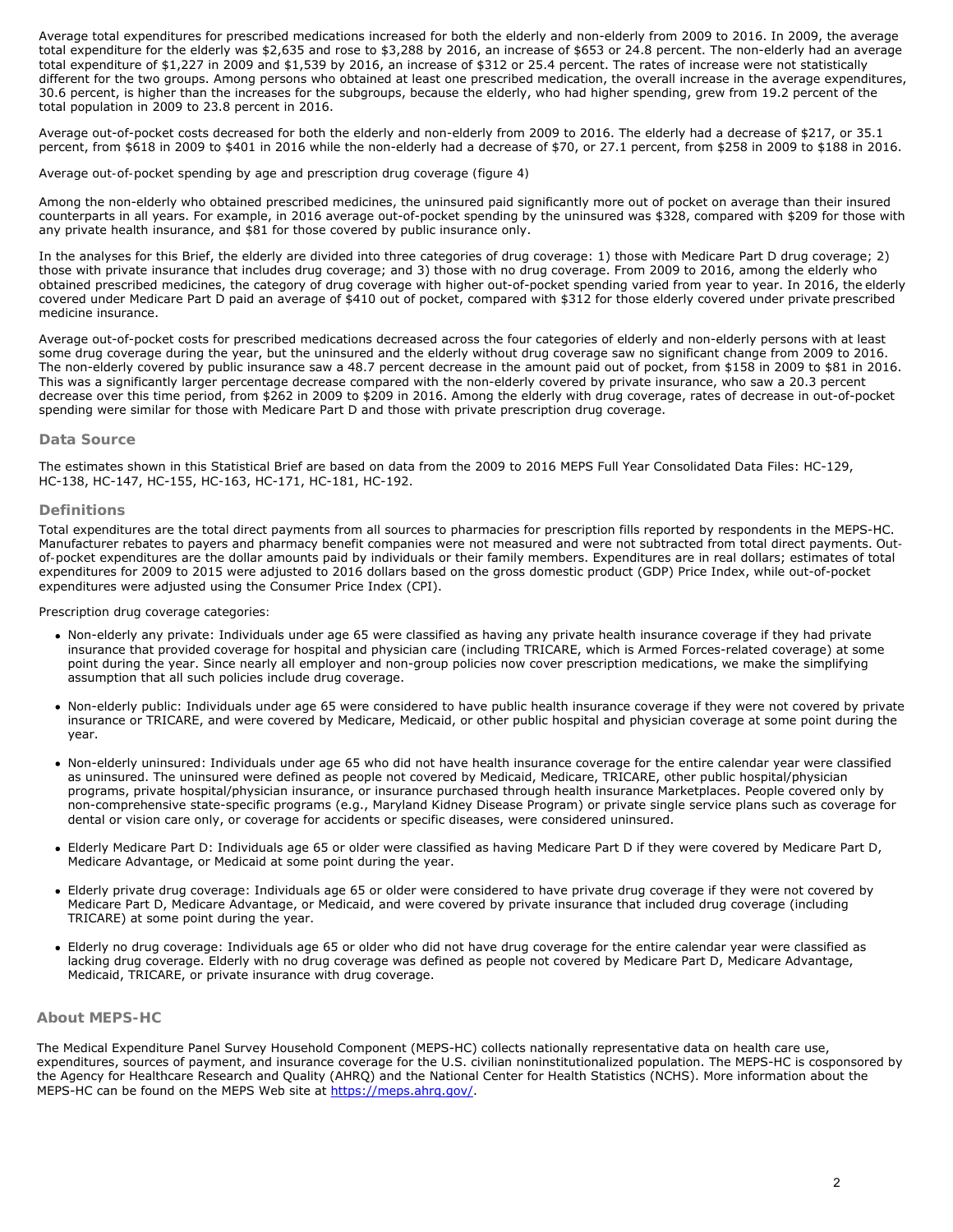**References** 

For a detailed description of the MEPS-HC survey design, sample design, and methods used to minimize sources of nonsampling error, see the following publications:

Agency for Healthcare Research and Quality. *Using Appropriate Price Indices for Analyses of Health Care Expenditures or Income across Multiple Years.* Rockville, MD: Agency for Healthcare Research and Quality, 2018. [https://meps.ahrq.gov/about\\_meps/Price\\_Index.shtml](https://meps.ahrq.gov/about_meps/Price_Index.shtml)

Cohen, J. *Design and Methods of the Medical Expenditure Panel Survey Household Component.* MEPS Methodology Report No. 1. AHCPR Pub. No. 97-0026. Rockville, MD: Agency for Healthcare Policy and Research, 1997. [https://meps.ahrq.gov/data\\_files/publications/mr1/mr1.pdf](https://meps.ahrq.gov/data_files/publications/mr1/mr1.pdf)

Cohen, S. Sample Design of the 1996 Medical Expenditure Panel Survey Household Component. MEPS Methodology Report No. 2. AHCPR Pub. No. 97-0027. Rockville, MD: Agency for Health Care Policy and Research, 1997. [https://meps.ahrq.gov/data\\_files/publications/mr2/mr2.pdf](https://meps.ahrq.gov/data_files/publications/mr2/mr2.pdf)

Cohen, S. Design Strategies and Innovations in the Medical Expenditure Panel Survey. *Medical Care,* July 2003:41(7) Supplement: III-5–III-12.

Ezzati-Rice, T.M., Rohde, F., Greenblatt, J. *Sample Design of the Medical Expenditure Panel Survey Household Component, 1998–2007.*  Methodology Report #22. March 2008. Agency for Healthcare Research and Quality, Rockville, MD. [https://meps.ahrq.gov/data\\_files/publications/mr22/mr22.pdf](https://meps.ahrq.gov/data_files/publications/mr22/mr22.pdf)

Hill, S.C., Roemer, M., Stagnitti, M.N. *Outpatient Prescription Drugs: Data Collection and Editing in the 2011 Medical Expenditure Panel Survey.*  Methodology Report #29. March 2014. Agency for Healthcare Research and Quality, Rockville, MD. [https://meps.ahrq.gov/data\\_files/publications/mr29/mr29.pdf](https://meps.ahrq.gov/data_files/publications/mr29/mr29.pdf)

Hill, S.C., Zuvekas, S.H., Zodet, M.W. The Validity of Reported Medicare Part D Enrollment in the Medical Expenditure Panel Survey. *Medical Research and Review,* December 2012:69(6):737–750.

Stagnitti, M.N., Beauregard, K., Solis, A. *Design, Methods, and Field Results of the Medical Expenditure Panel Survey Medical Provider Component (MEPS MPC)–2006 Calendar Year Data.* Methodology Report #23. November 2008. Agency for Healthcare Research and Quality, Rockville, MD. [https://meps.ahrq.gov/data\\_files/publications/mr23/mr23.pdf](https://meps.ahrq.gov/data_files/publications/mr23/mr23.pdf)

Bernard, D., Cowan, C., Selden, T., et al. Reconciling Medical Expenditure Estimates from the MEPS and NHEA, 2007. *Medicare & Medicaid Research Review*. 2012;2(4). <https://www.ncbi.nlm.nih.gov/pmc/articles/PMC4006479/>

**Suggested Citation** 

Carroll, W.A. and Hill, S.C. *Trends in Prescribed Medication Expenditures by Age and Prescription Drug Coverage, 2009 to 2016 MEPS-HC.*  Statistical Brief #522. May 2019. Agency for Healthcare Research and Quality, Rockville, MD. [https://meps.ahrq.gov/data\\_files/publications/st522/stat522.pdf](/mepsweb/data_files/publications/st522/stat522.pdf)

\* \* \*

AHRQ welcomes questions and comments from readers of this publication who are interested in obtaining more information about access, cost, use, financing, and quality of health care in the United States. We also invite you to tell us how you are using this Statistical Brief and other MEPS data and tools and to share suggestions on how MEPS products might be enhanced to further meet your needs. Please email us at [MEPSProjectDirector@ahrq.hhs.gov](mailto:MEPSProjectDirector@ahrq.hhs.gov) or send a letter to the address below:

Joel W. Cohen, PhD, Director Center for Financing, Access, and Cost Trends Agency for Healthcare Research and Quality 5600 Fishers Lane, Mailstop 07W41A Rockville, MD 20857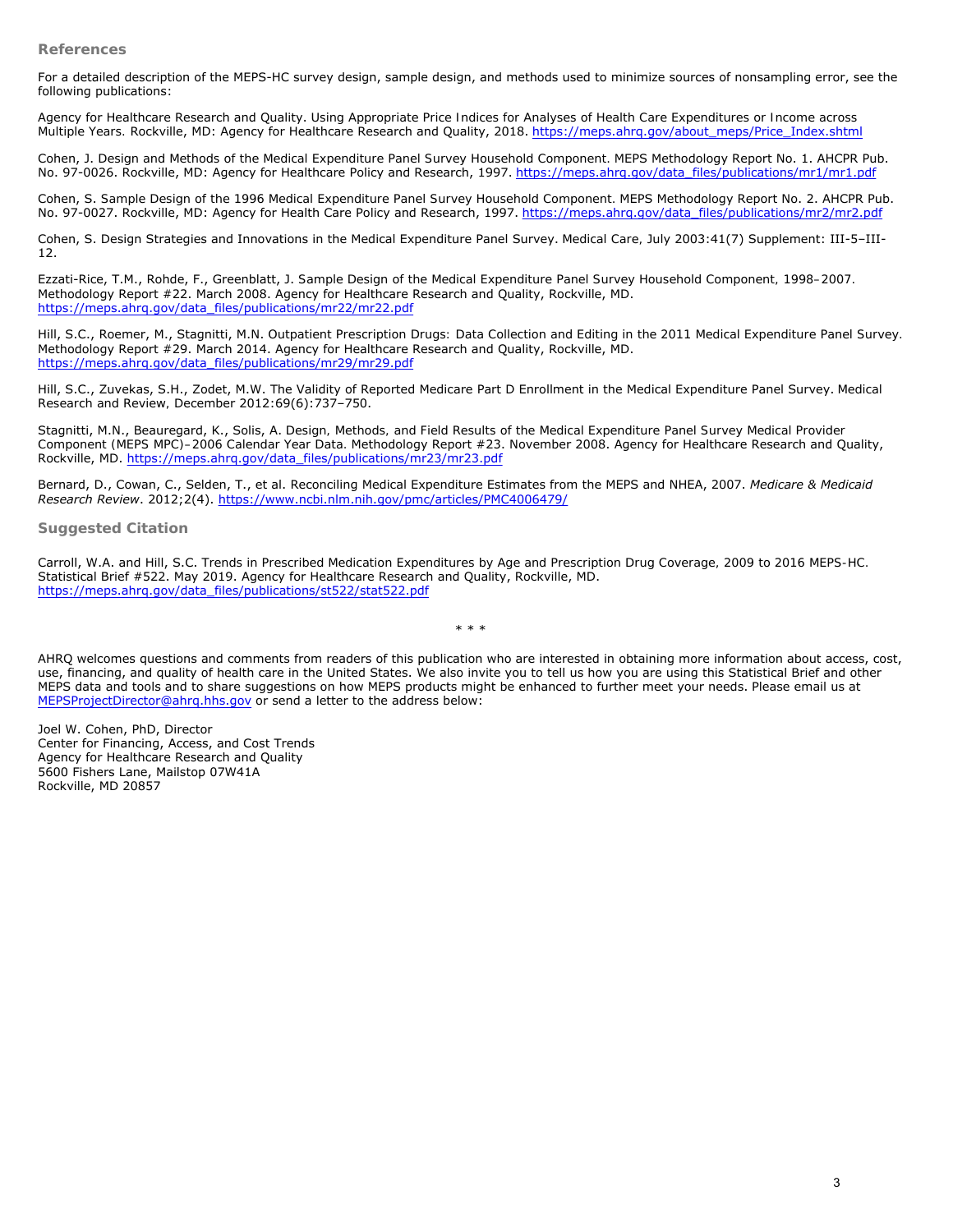## Figure 1. Total person level prescribed medicine expenditures for persons with prescribed medicine use, 2009 to 2016 MEPS-HC



\* Estimates for 2009 and 2016 are statistically different at the p<0.05 level.

Source: Agency for Healthcare Research and Quality, Medical Expenditure Panel Survey, Household Component, 2009-2016



& AHRO